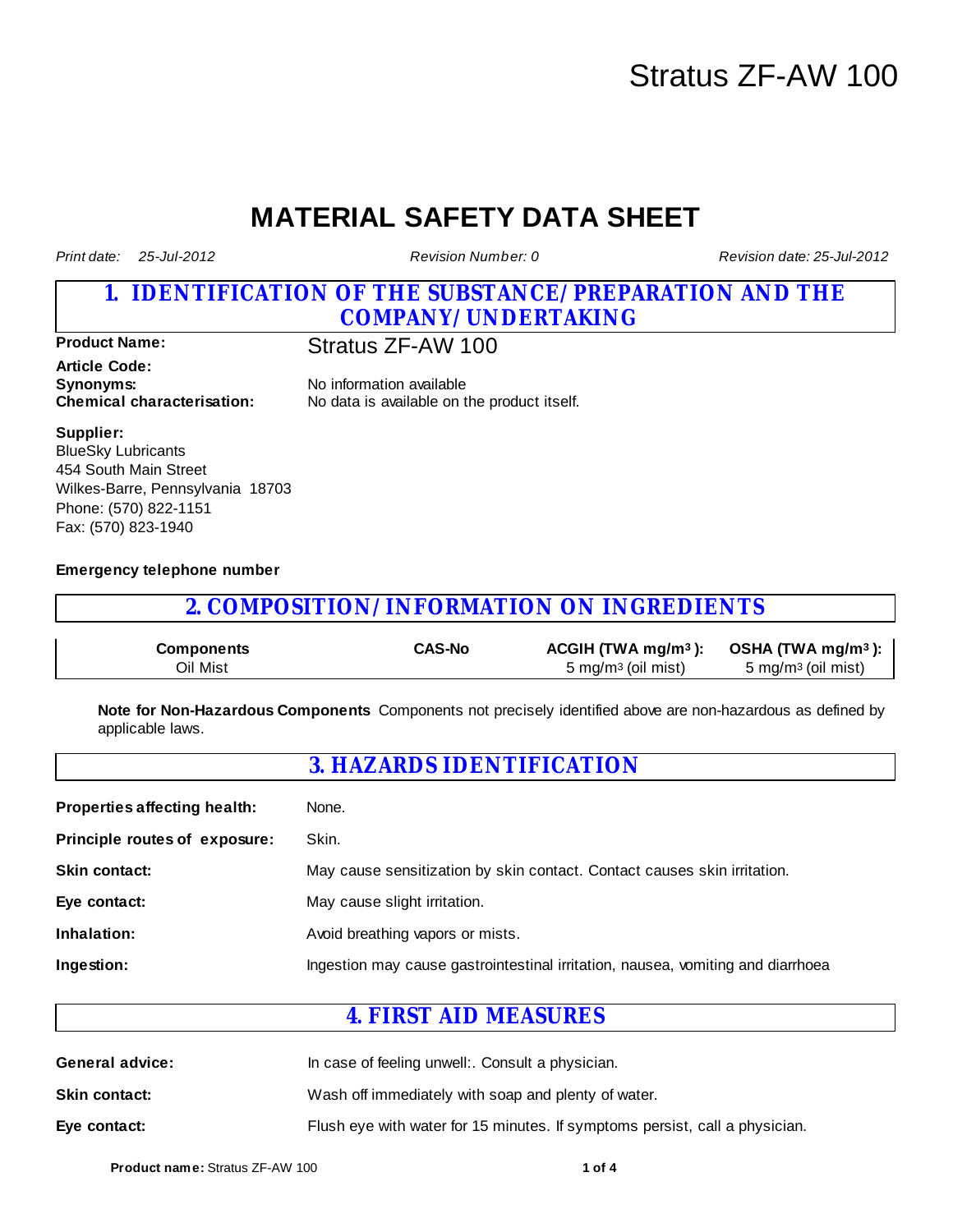**Inhalation:** In the case of inhalation of aerosol/mist consult a physician if necessary. Move to fresh air.

**Ingestion:** Do not induce vomiting without medical advice. Drink 1 or 2 glasses of water. Consult a physician if necessary.

## **5. FIRE-FIGHTING MEASURES**

#### **Suitable extinguishing media:**

Carbon dioxide (CO2), Dry chemical, Water spray mist or foam

#### **Extinguishing media which must not be used for safety reasons:**

No information available.

#### **Special protective equipment for firefighters:**

In the event of fire, wear self-contained breathing apparatus. Standard procedure for chemical fires.

| <b>Specific hazards:</b>                                    | Keep product and empty container away from heat and sources of ignition |  |  |
|-------------------------------------------------------------|-------------------------------------------------------------------------|--|--|
| Unusual hazards:                                            | No hazards resulting from the material as supplied                      |  |  |
| <b>Specific methods:</b>                                    | Water mist may be used to cool closed containers.                       |  |  |
| Flash point:                                                | $>400$ (°F)                                                             |  |  |
| <b>Autoignition temperature:</b>                            | No information available                                                |  |  |
| <b>Flammability Limits in Air:</b><br>Lower<br><b>Upper</b> | No information available<br>No information available                    |  |  |

## **6. ACCIDENTAL RELEASE MEASURES**

| <b>Personal precautions:</b>      | Contaminated surfaces will be extremely slippery. Use personal protective equipment.<br>Remove all sources of ignition. |
|-----------------------------------|-------------------------------------------------------------------------------------------------------------------------|
| <b>Environmental precautions:</b> | Do not flush into surface water or sanitary sewer system.                                                               |
| Methods for cleaning up:          | Absorb spill with inert material (e.g. dry sand or earth), then place in a chemical waste<br>container.                 |

## **7. HANDLING AND STORAGE**

#### **Handling**

| Technical measures/precautions:        | No special technical protective measures required.                                                                                        |  |  |
|----------------------------------------|-------------------------------------------------------------------------------------------------------------------------------------------|--|--|
| Safe handling advice:                  | Spilling onto the container's outside will make container<br>slippery. Avoid contact with skin and eyes. Always replace<br>cap after use. |  |  |
| <b>Storage</b>                         |                                                                                                                                           |  |  |
| Technical measures/storage conditions: | Keep containers dry and tightly closed to avoid moisture<br>absorption and contamination.                                                 |  |  |
| Incompatible products:                 | No special restrictions on storage with other products.                                                                                   |  |  |

## **8. EXPOSURE CONTROLS / PERSONAL PROTECTION**

#### **Engineering measures to reduce exposure:**

Ensure adequate ventilation, especially in confined areas.

### **Personal Protective Equipment**

| <b>Respiratory protection:</b> | In case of mist, spray or aerosol exposure wear suitable personal respiratory protection |
|--------------------------------|------------------------------------------------------------------------------------------|
| Hand protection:               | and protective suit.<br>Nitrile rubber.                                                  |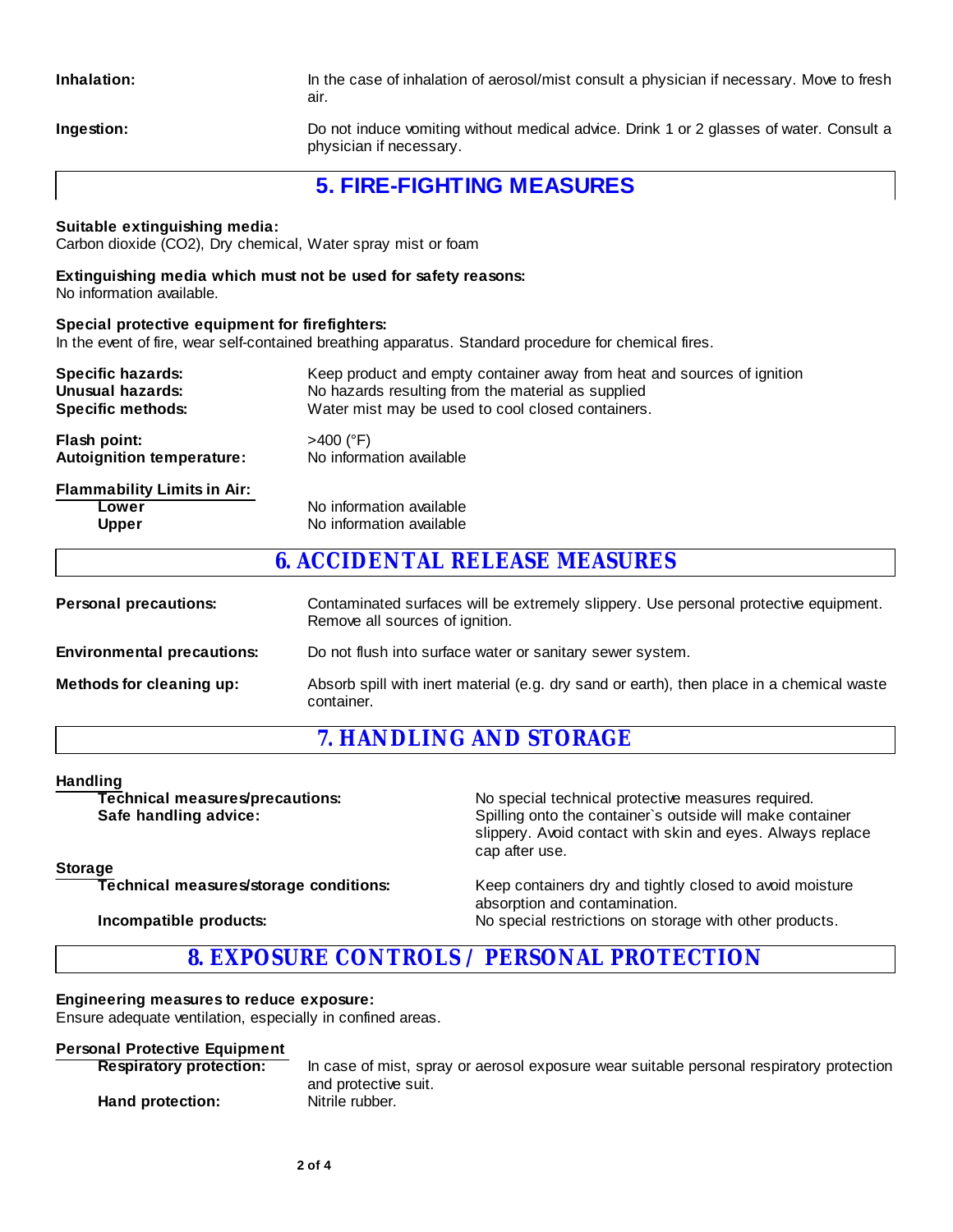# **Eye protection:** Safety glasses



**Skin and body protection:** Usual safety precautions while handling the product will provide adequate protection against this potential effect.. **Hygiene measures:** Avoid contact with skin, eyes and clothing..

## **9. PHYSICAL AND CHEMICAL PROPERTIES**

**Evaporation rate:** Not determined **Color: Vapor pressure:** Not determined **Physical State: Specific gravity:**  $<$ 1.0

Clear Liquid **Vapor density:** Not determined **Solubility:** Insoluble. **Odor:** Mild Hydrocarbon-like **Appearance:**

Liquid **Boiling point/range** No information available

## **10. STABILITY AND REACTIVITY**

Stability:<br> **Stability:** Stable under recommended storage conditions.<br> **Polymerization:** None under normal processing. None under normal processing. **Hazardous decomposition products:** Thermal decomposition can lead to release of irritating gases and vapours. **Materials to avoid:**<br> **Conditions to avoid:**<br>
Conditions to avoid:<br>
Conditions to avoid: **Stable at normal conditions.** 

## **11. TOXICOLOGICAL INFORMATION**

| <b>Acute toxicity:</b>                              | No data available                                                                |  |  |  |
|-----------------------------------------------------|----------------------------------------------------------------------------------|--|--|--|
|                                                     | <b>12. ECOLOGICAL INFORMATION</b>                                                |  |  |  |
| <b>Mobility:</b>                                    | No information available.                                                        |  |  |  |
| <b>Bioaccumulative potential:</b>                   | Not determined.                                                                  |  |  |  |
| <b>Ecotoxicity effects:</b>                         | No data available.                                                               |  |  |  |
| <b>Aquatic toxicity:</b>                            | No information available                                                         |  |  |  |
|                                                     | 13. DISPOSAL CONSIDERATIONS                                                      |  |  |  |
| Waste from residues / unused<br>products:           | In accordance with local and national regulations.                               |  |  |  |
| <b>Contaminated packaging:</b>                      | Empty containers should be taken for local recycling, recovery or waste disposal |  |  |  |
|                                                     | 14. TRANSPORT INFORMATION                                                        |  |  |  |
| <b>DOT</b><br>Proper shipping name:                 | Not Applicable                                                                   |  |  |  |
| <b>TDG (Canada)</b><br><b>Proper shipping name:</b> | Not Applicable                                                                   |  |  |  |